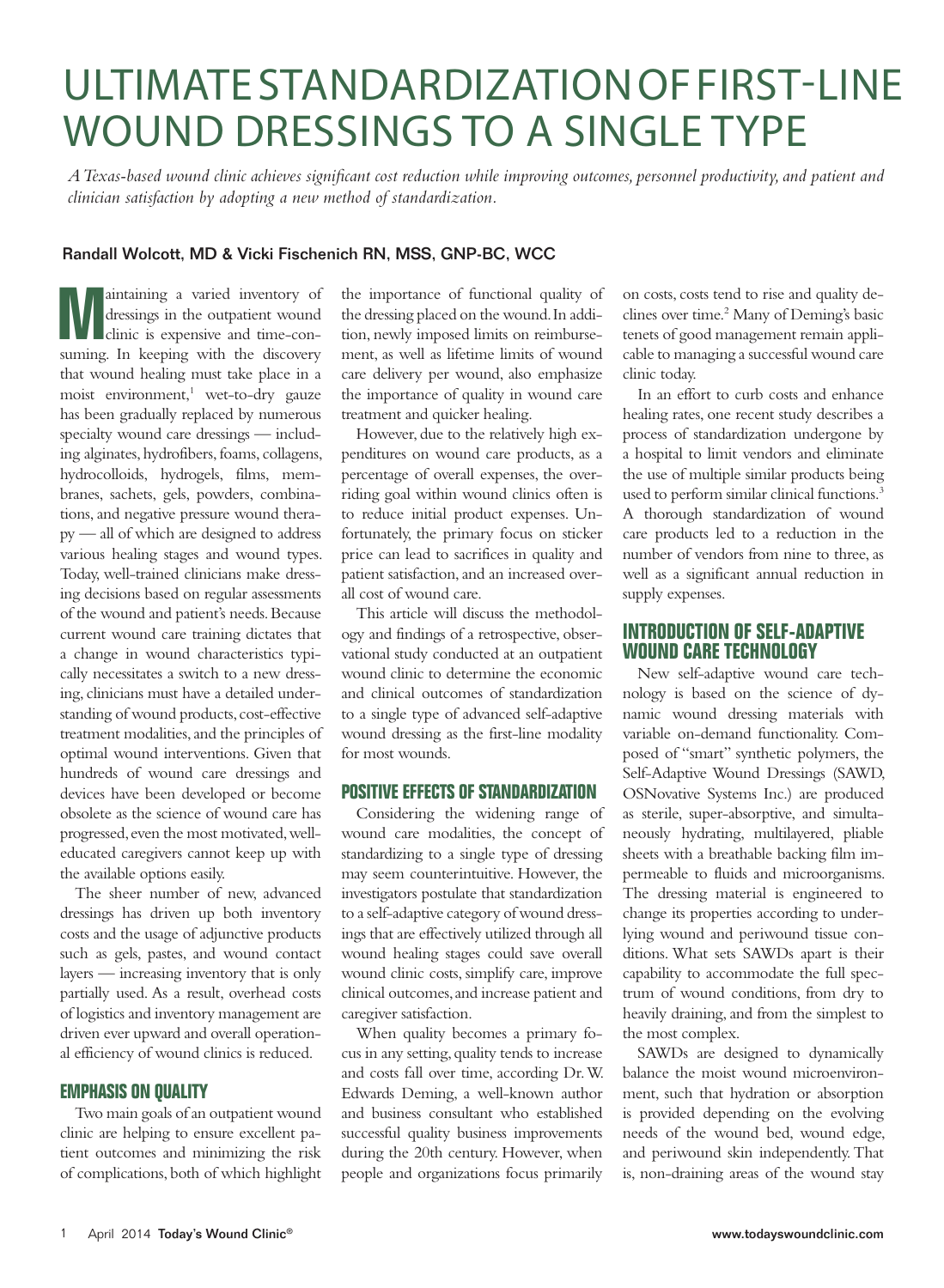# **woundcaretrends**

properly hydrated through automatic regulation of moisture losses. At the same time, fluid from draining areas containing exudate, liquefied slough, and microorganisms is absorbed and locked inside the dressing material — protecting periwound skin from maceration.

#### **USING SELF-ADAPTIVE DRESSING VS. DIFFERENT DRESSING TYPES**

The ideal, effective wound dressing should effectively remove barriers to wound healing, including exudate, inflammatory mediators (cytokines, proteases), non-vital tissue, and infectious microorganisms. As well, the dressing should maintain an optimal moist wound healing microenvironment for each part of the wound bed and wound edge while supporting autolytic debridement. Additional attributes and capabilities include protection of the periwound skin; a microbial and fluid strikethrough barrier; painless, non-traumatic dressing changes; and a dynamic and adequate response to changing wound conditions and wound edge moving due to re-epithelialization while the dressing is worn.

SAWD is the first wound dressing category that facilitates all of these basic principles of wound healing throughout all healing stages. These dressings were ideal for an experiment in standardization because, unlike all current compositional advanced wound dressing types (eg, foams, alginates, hydrocolloids, hydrogels, etc.) that are applicable only to specific wounds or a narrow range of wound conditions, SAWDs are applicable to any wound, from those highly exuding to those nonexuding, in any healing stage.

#### **STUDY PARAMETERS**

An initial 30-day supply of SAWDs (sizes 2 in x 2 in; 4 in x 4 in; and 6 in x 6 in) was ordered for the clinic by the supply manager directly from the manufacturer based on historical quantities of consumed dressing supplies. The entire wound care staff was then informed of the plan to convert to a single dressing type during a formal meeting. An inservice for all staff was also conducted to detail the application of SAWD and to answer questions.

During a three-month period (Dec. 5, 2012 to Mar. 8, 2013), indicated patients treated at the outpatient wound clinic received SAWD as the first-line dressing. Patients were excluded from use of SAWD if they had just received a one-month supply of a different dressing from the clinic; once these supplies were consumed, patients then received SAWD. There were no other exclusion criteria.

Dressing changes took place once weekly (at a minimum). Dressings were changed more often initially (2-3 times per week) in cases of slough, high bioburden, and excessive drainage, with the timing between changes gradually increased until a goal of once-weekly changes was achieved. Patient demographics, the number of patient visits, and wound type were all recorded at each clinic visit.

At the end of the study period, records of dressing-related expenditures were extracted from supply invoices by the month for the previous six months. Dressing expenditures and stock keeping units (SKUs) number during the preceding three-month period (September 2012 to November 2012) were used as a baseline for economic comparison. In addition, a caregiver satisfaction survey was issued to each caregiver at the clinic who treated patients during the study period. Its results were then recorded and tabulated.

#### **SUMMARY OF RESULTS**

*Patient/Clinical Outcomes.* SAWDs were used on 547 patients (250 female; 297 male) with 1,168 chronic and acute wounds during 2,583 clinic visits. Wound etiologies and occurrence frequency are shown in **Figure 1.**

Based on questionnaire responses, average patient and caregiver satisfaction were higher with SAWD compared to prior dressings, due to consistently faster wound improvements, decreased dressing change frequency, reduced pain and odor, painless dressing changes, superior drainage management, and prevention of skin maceration.

Standardization to the first-line usage

of SAWD improved the consistency of care for the same wounds and patients. This consistency of care is known to lead to better outcomes and reduce errors in documentation. Additionally, some products were observed to work well with, and even synergistically enhance the results of, self-adaptive technology, such as compounding gels prepared per patientspecific DNA culture analysis.

*Workflow Improvement.* Standardization to the first-line usage of SAWD increased overall caregiver satisfaction by dramatically simplifying care protocol and decision-making; eliminating the need for medical order changes during the course of treatment; and minimizing dressing-related retraining time, mistakes, and documentation; as well as reducing nursing workload while improving nurse productivity.

The reduction in dressing change frequency during the study period also allowed staff to devote more time to other patient care responsibilities and documentation while allowing clinicians to see more new patients. Similarly, the materials manager experienced drastic time-savings in terms of inventory management during the study period as compared to prior inventory management methods.

*Product and Supplier Variety Reduction.*  Standardization to SAWD replaced the use of primary foam; alginate; hydrofiber; hydroconductive, super-absorbent collagen; hydrocolloid; hydrogel; and combination dressings including silver-containing products, wound contact non-adhering layers, skin preps and moisture barriers; and noticeably decreased the amount and variety of products entering treatment rooms. During the study, inventory of primary wound dressings was greatly reduced, with inventory utilization close to 100%. The variety of primary wound dressings and number of managed SKUs in everyday inventory was reduced by more than 60%, as shown in **Figure 2.** 

The number of primary dressing supplies was reduced by 70%, with potential for future reduction **(Figure 3).**

Both primary wound dressing SKU and supplier number reduction resulted